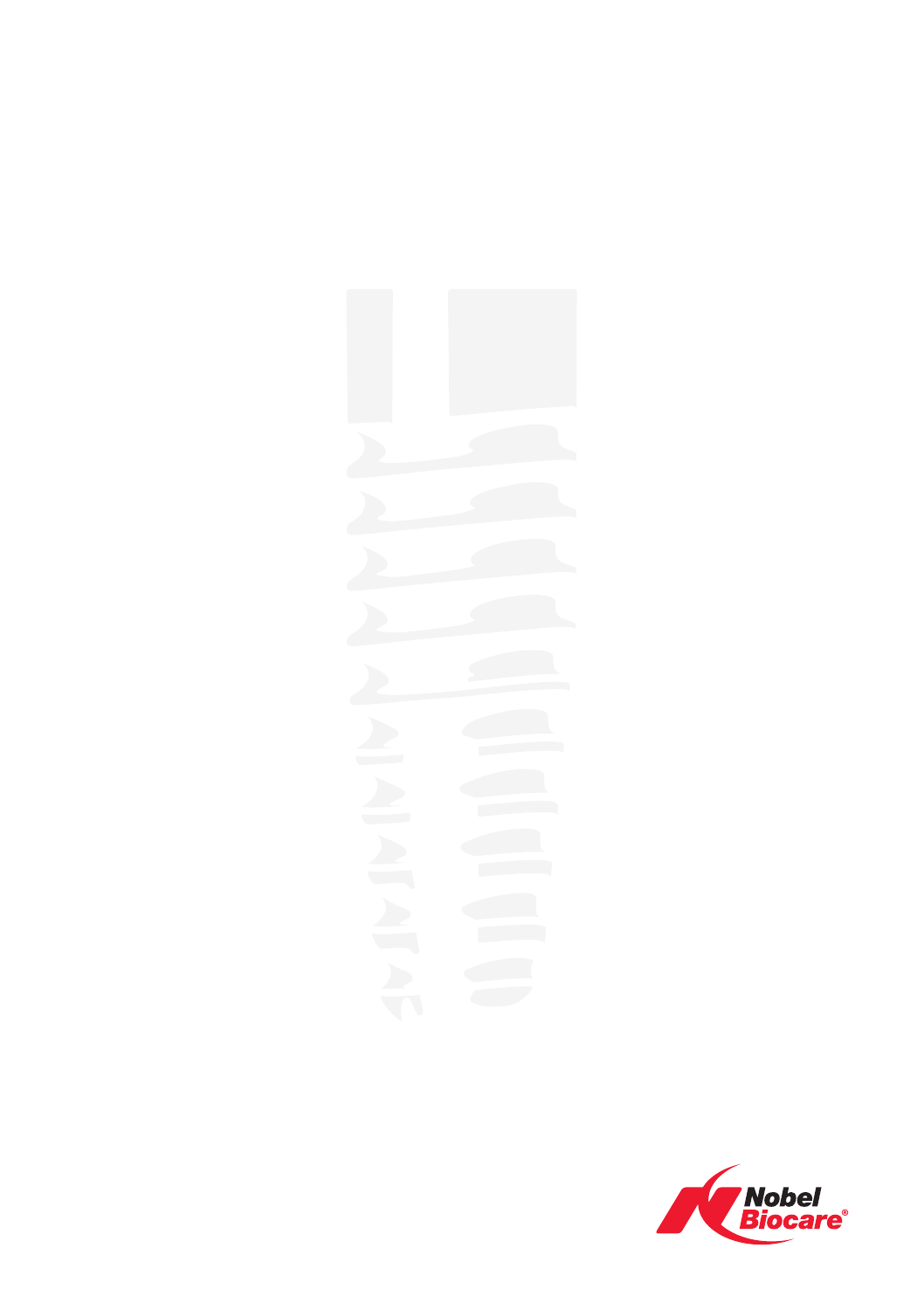# Why NobelPearl™?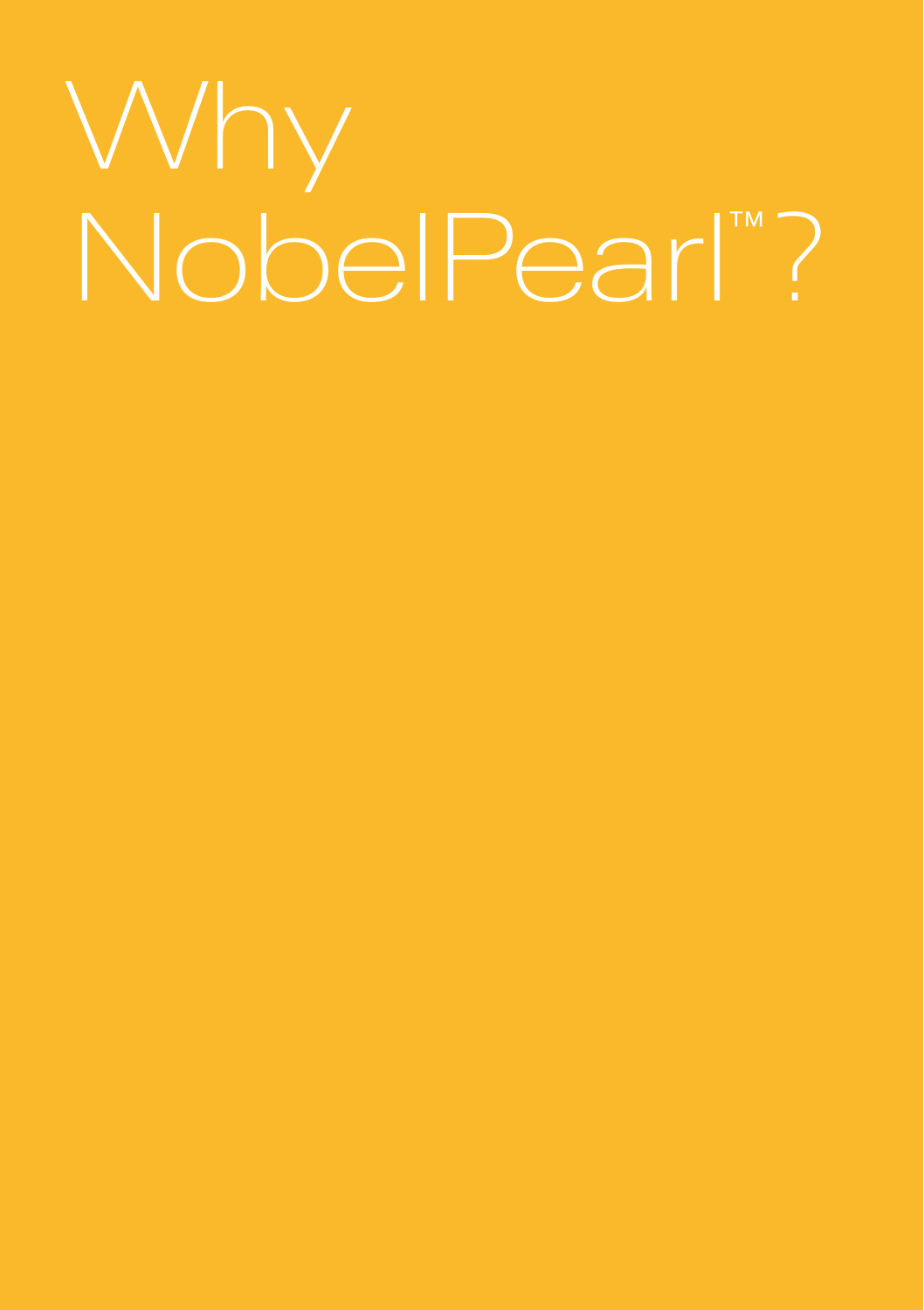### It's ceramic

#### **Soft-tissue friendly <sup>1</sup>**

**An alternative to titanium**



### It's unique

### **100% metal-free**

**Cement-free internal connection**

**Two-piece screw-retained**

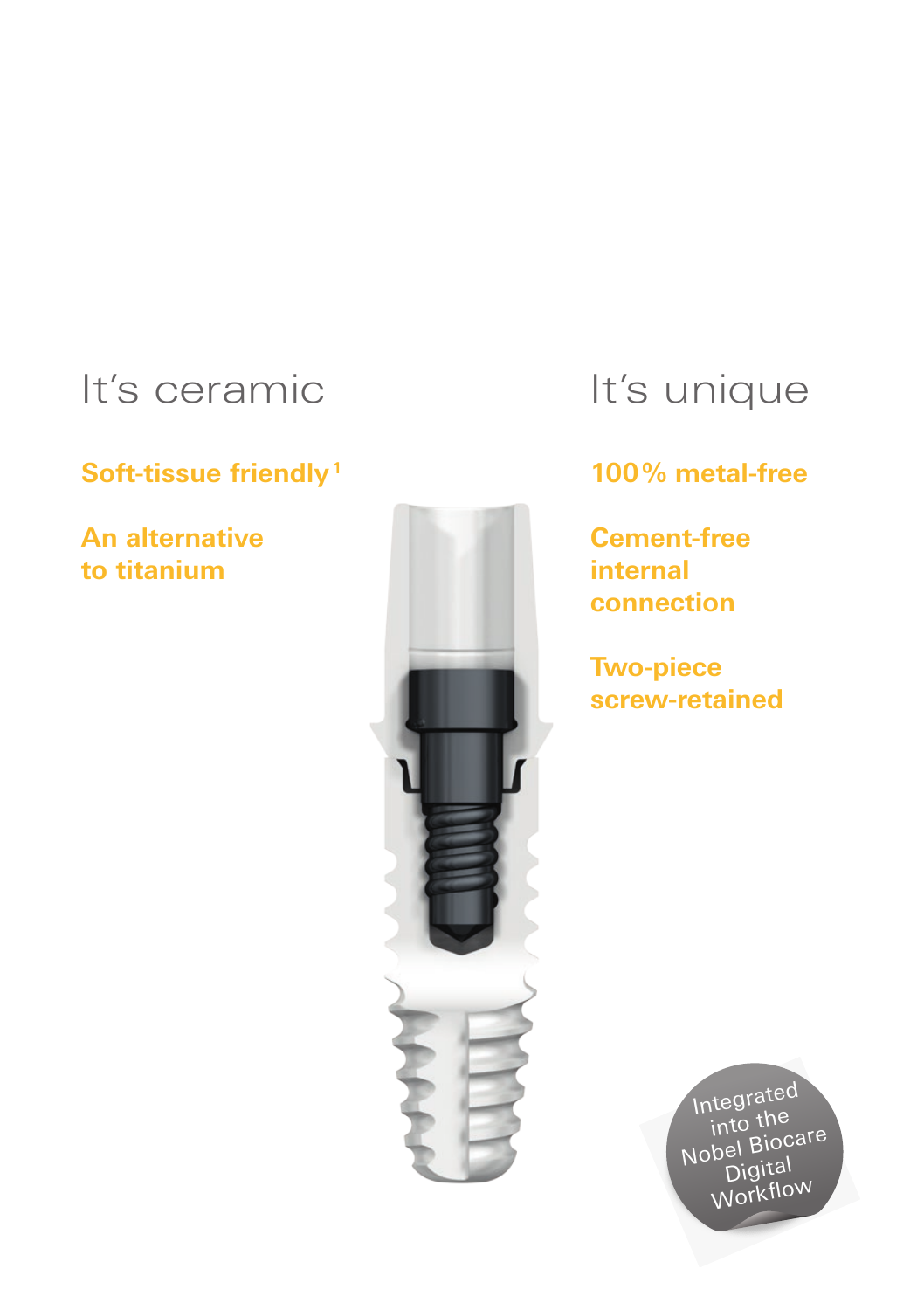# Soft-tissue friendly

- 
- 
- 
- 
- 
- -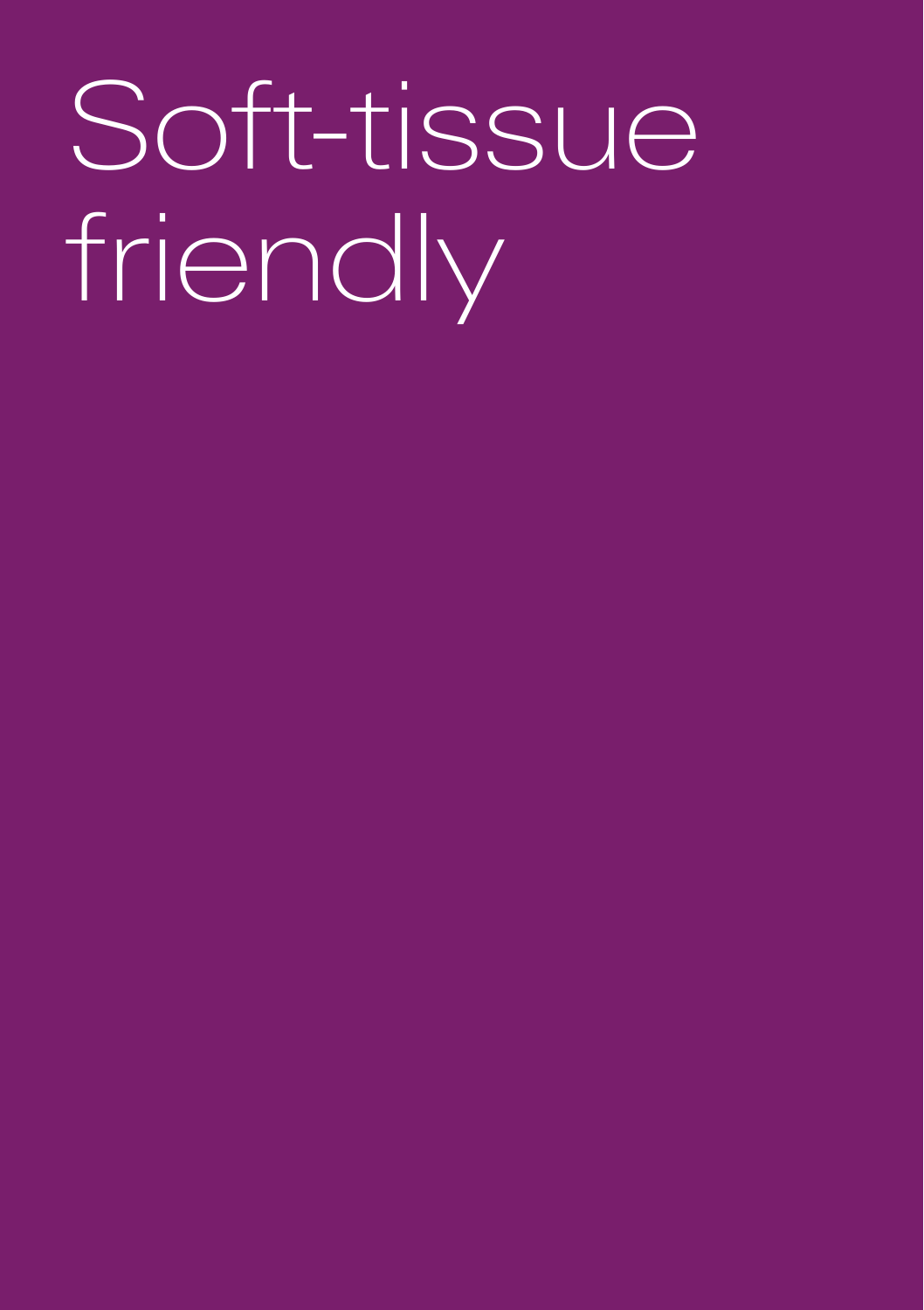#### **Natural esthetics**

Zirconia is beneficial in patients with a thin mucosal biotype<sup>2</sup>

#### **Soft-tissue adhesion**

Designed for excellent soft-tissue attachment and low inflammatory response 1



#### **In harmony with soft tissue**

**Microcirculatory** dynamics in peri-implant mucosa around zirconia were shown to be comparable to those around natural teeth 3

#### **Low plaque**

Zirconia has demonstrated low plaque affinity<sup>1,4,5</sup>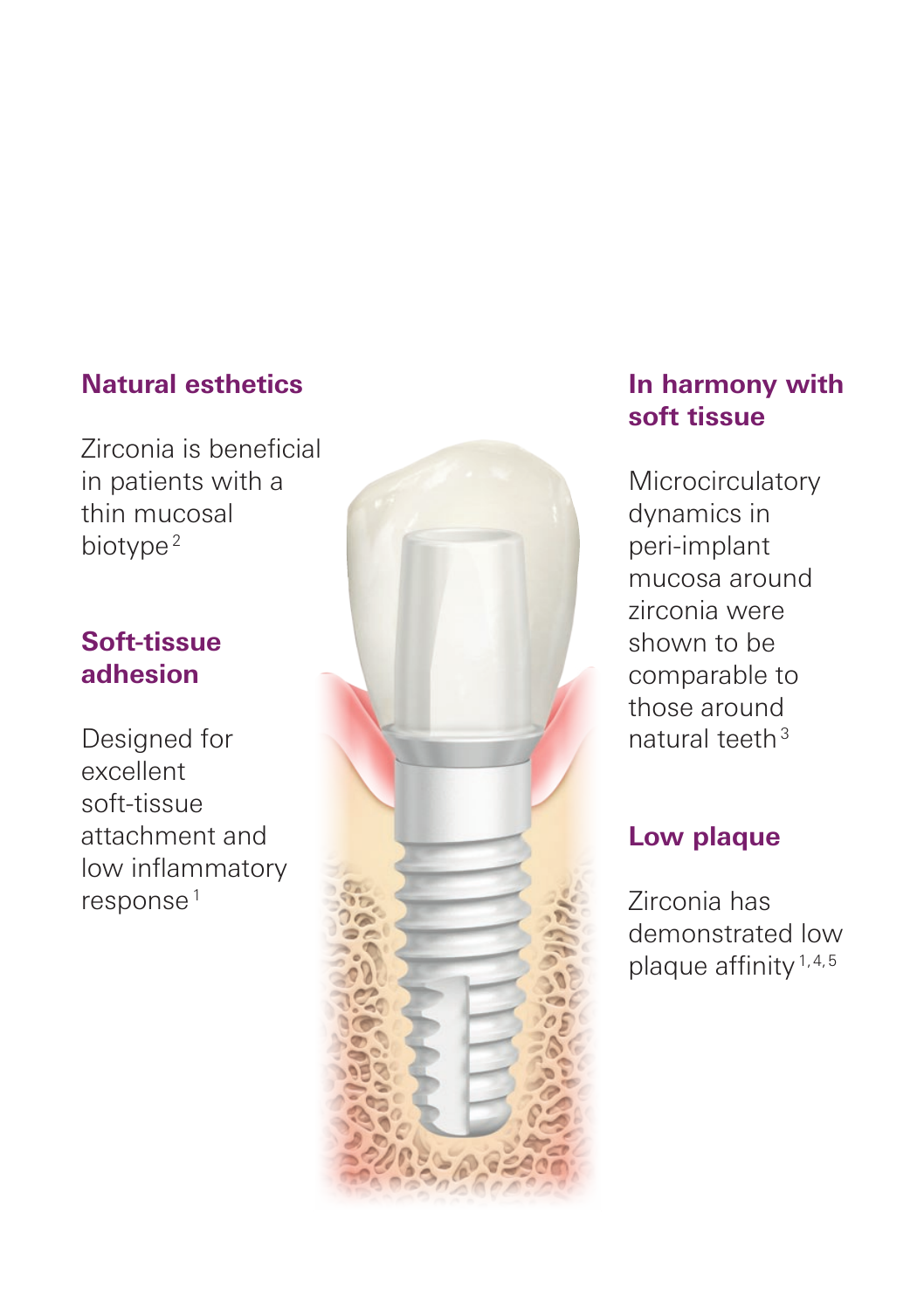# Peace of mind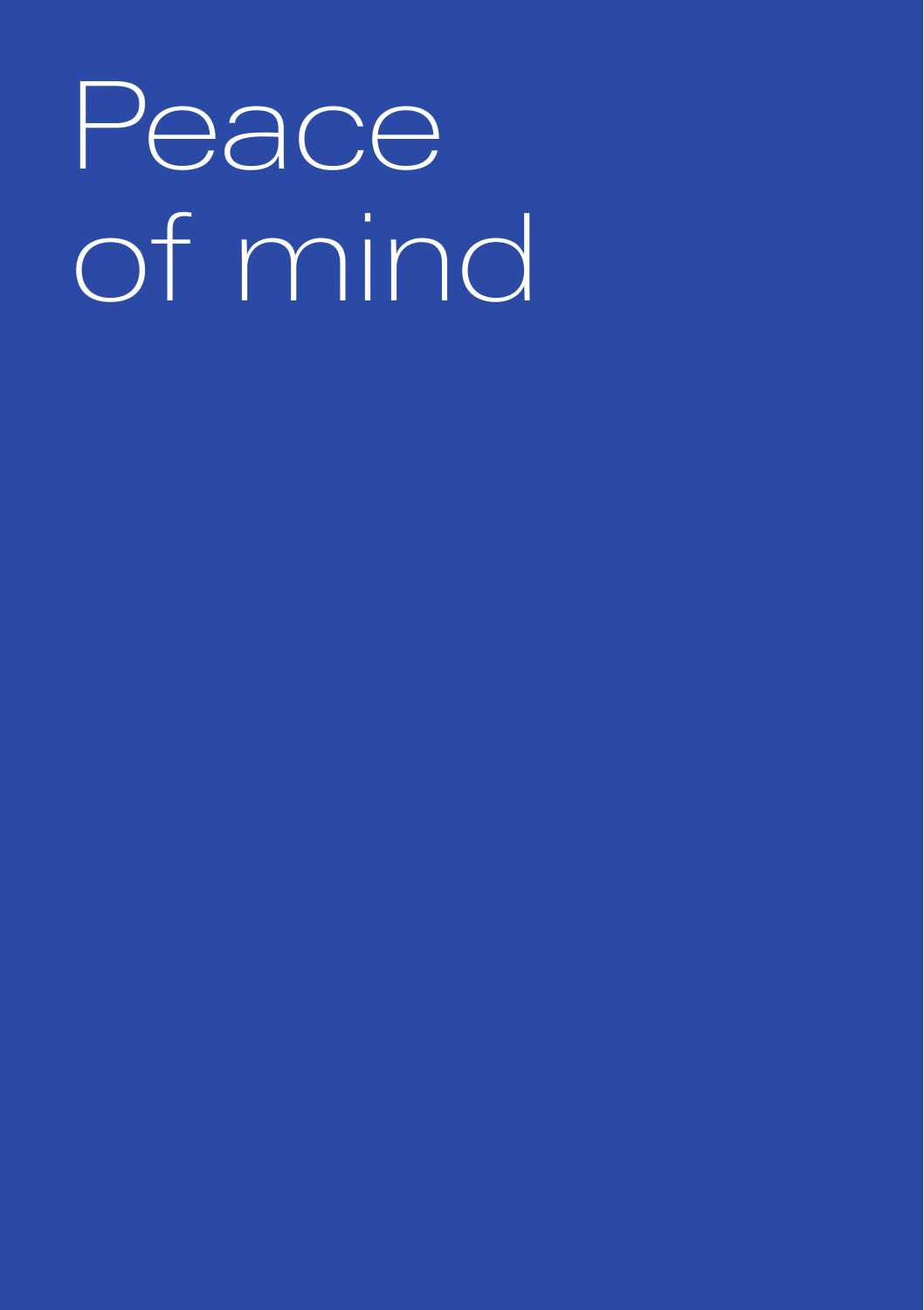#### **High-performance VICARBO® screw**

Metal-free carbon fiber-reinforced polymer



### **Proven osseointegration with ZERAFIL™ surface 6,7**

Sand-blasted, acid-etched, hydrophilic



### **Milled from strong ATZ zirconia**

Higher bending strength than TZP zirconia <sup>8</sup>